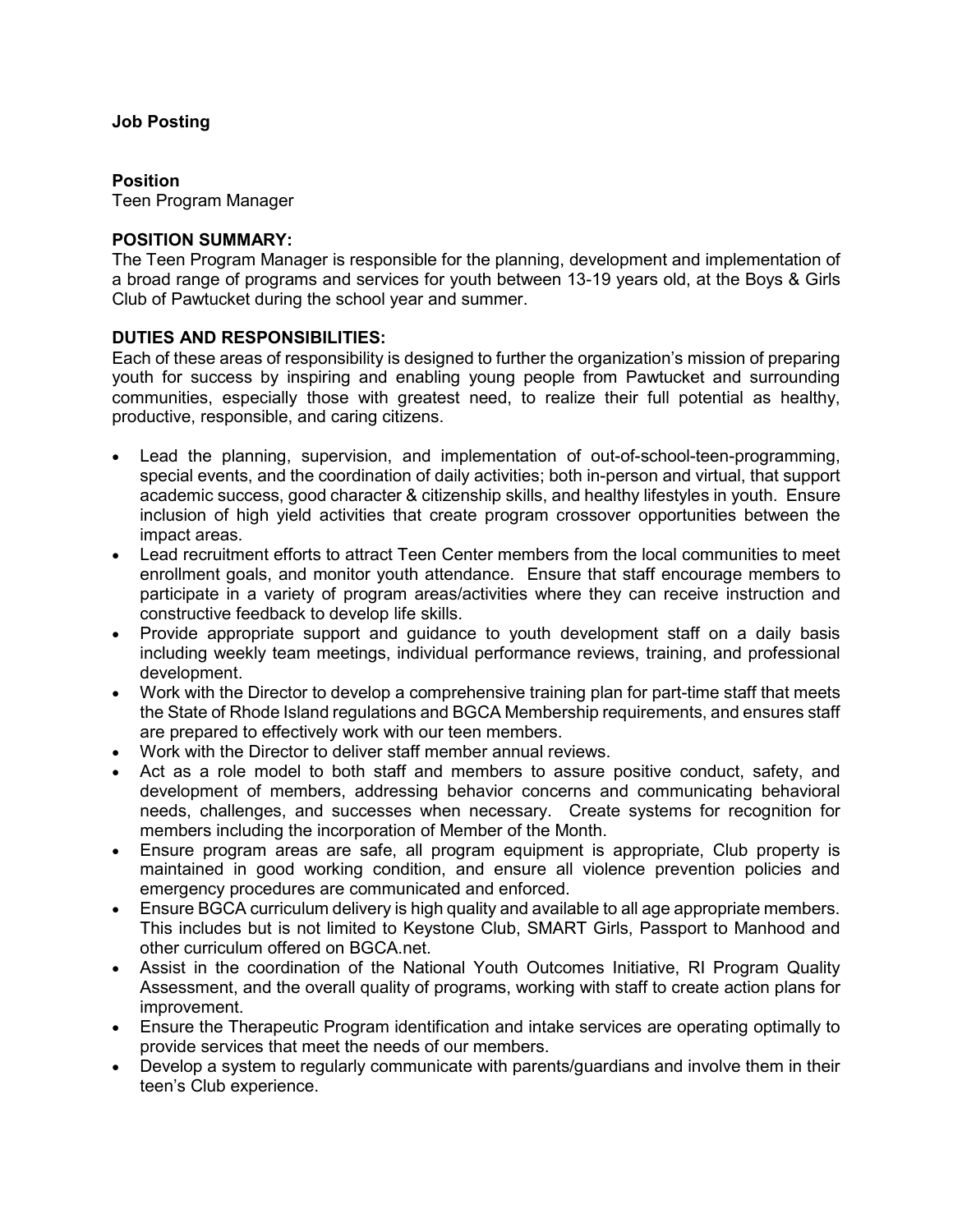## **Program Implementation**

- Ensure all programs begin and end on time.
- Ensure members are supervised at all times during the program.
- Work with Program Coordinators and staff to implement programs.
- Follow the Program Quality Standards (PQA) when implementing programs to ensure consistency of implementation.
- Ensure members receive instructions and constructive feedback/ reflect to develop and reinforce skills in program area(s).
- When possible, run activities/ programs that expose large groups of youth to programs. (utilize gym, outdoor facilities, playground or gamesroom

# **EDUCATION & EXPERIENCE REQUIREMENTS:**

- This position requires a minimum of 60 credits from an accredited college. Candidates must be pursuant of a degree from an accredited college in a field related to youth development. Preference will be given to applicants with an Associate Degree or greater.
- Minimum of two years of experience in a Boys & Girls Club or similar youth development agency.
- Demonstrated ability to effectively manage youth behavior, implement programs and create a positive environment for all youth.

## **KNOWLEDGE & SKILLS:**

- Render excellent judgment skills, selecting the most appropriate course of action in a given situation.
- Demonstrated knowledge of principles related to development of youth between 13-18 years of age, group leadership skills and an understanding of group dynamics.
- Maintain a high energy level, performing multi-faceted projects in conjunction with day-to-data activities.
- Ability to resolve conflicts as they arise.
- Strong communication skills both oral and written are required.
- Regularly required to speak clearly and hear the spoken word.
- Spanish speakers preferred.

#### **Physical and Mental requirements Demonstrate the ability to:**

- Maintain a high energy level; comfortable performing multi-faceted projects in conjunction with day-to-day activities.
- Regularly required to speak clearly and hear the spoken word as well.
- Render excellent judgment skills; selecting the most appropriate course of action in a given situation.
- Ability to resolve conflict and potential crises as they arise.
- Other duties as required

## **Disclaimer**

The information presented indicates the general nature and level of work expected of employees in this classification. It is not designed to contain, or to be interpreted as, a comprehensive inventory of all duties, responsibilities, qualifications and objectives required of employees assigned to this job.